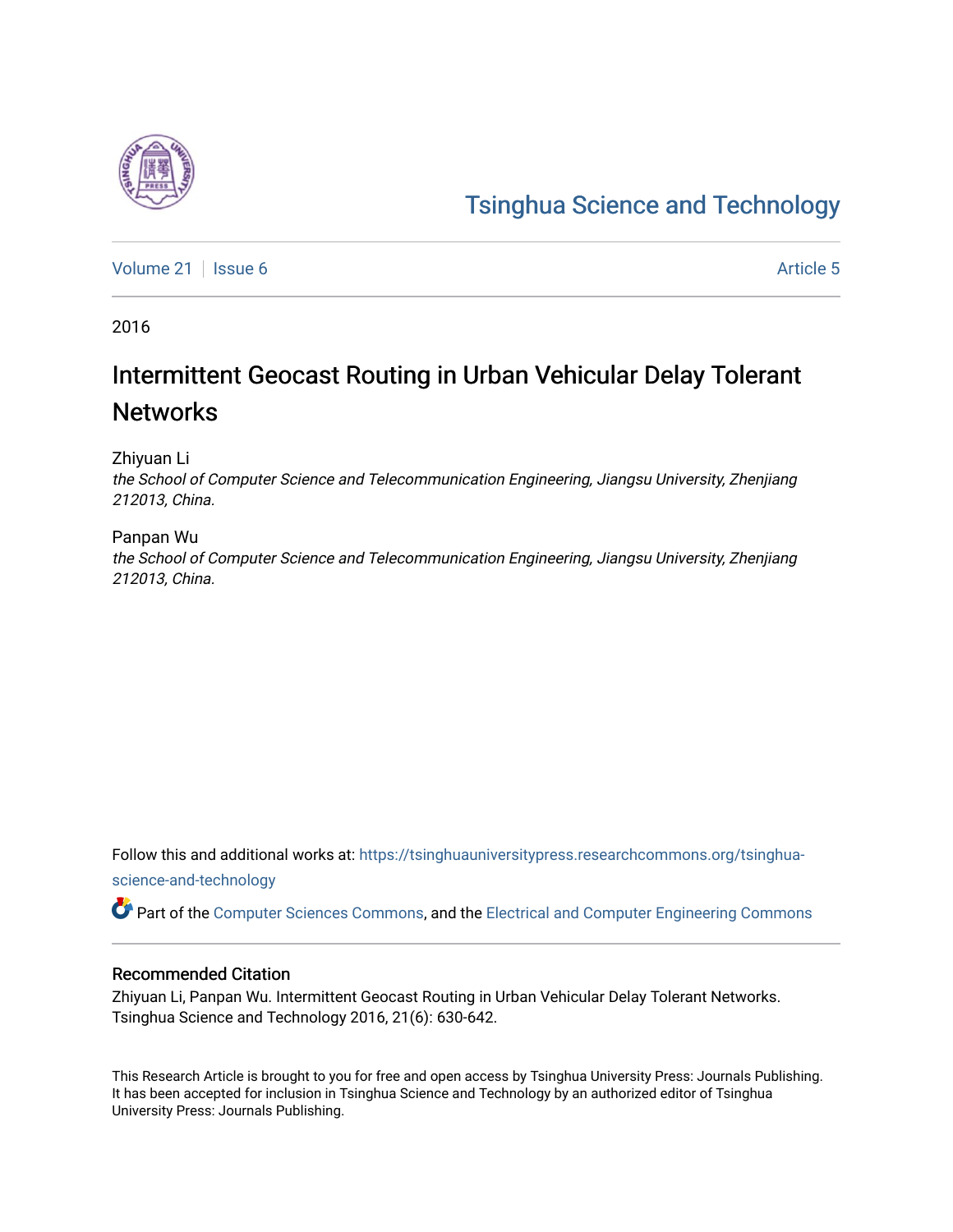## Intermittent Geocast Routing in Urban Vehicular Delay Tolerant Networks

#### Zhiyuan Li\* and Panpan Wu

Abstract: Nowadays, both vehicular active safety service and user infotainment service have become two core applications for urban Vehicular Delay Tolerant Networks (uVDTNs). Both core applications require a high data transmission capacity over uVDTNs. In addition, the connection between any two vehicles in uVDTNs is intermittent and opportunistic. Intermittent data dissemination over uVDTNs is a stringent and challenging issue. In this paper, we propose Intermittent Geocast Routing (IGR). For the first step, IGR has to estimate the active connection time interval via the moving directions and velocities between any two vehicles. Second, the throughput function for uVDTNs is fitted by building a wavelet neural network traffic model. Third, the throughput function within the effective connection time interval is integrated to obtain the forwarding capability estimation of the node. Fourth, a high-efficiency geocast routing algorithm using the node forwarding capability for uVDTNs is designed. Finally, IGR is simulated on the opportunistic Network Environment simulator. Experimental results show that IGR can greatly improve the packet delivery ratio, transmission delay, delay jitter, and packet loss rate compared with the state of the art.

Key words: urban vehicular delay tolerant networks; geocast routing; node forwarding capability; connection time

### 1 Introduction

Vehicular networks are increasingly attracting the attention of academia and the industry nowadays. A vehicle equipped with wireless communication adaptors is regarded as a node in Vehicular Ad hoc NETworks (VANETs)<sup>[1]</sup>. Such vehicles can share their messages via wireless peer-to-peer communications, which provide considerable safety and comfortable services<sup>[2]</sup>. The Vehicle-to-Vehicle (V2V) communication mode has become

increasingly important because of its outstanding potential to address safety and congestion challenges at a lower operational  $cost^{[3]}$ . Various data dissemination applications in vehicular networks need more stringent delay requirements. Hence, V2V routing protocols have become increasingly important under vehicular network environments $[4, 5]$ .

This study focuses on efficient data dissemination of VANETs and Vehicle Delay Tolerant Networks (VDTNs). Data dissemination for VDTNs is more stringent and challenging than that for VANETs because of the intermittent and opportunistic connection between any two nodes. Also, VDTNs are an innovative solution that exploits only opportunistic connectivity among vehicles moving in surrounding areas to achieve greedy data forwarding $[6]$ . Routing algorithms for vehicular networks can be divided into two categories: connection-aware routing<sup>[7-11]</sup> and geographic information routing<sup>[12–18]</sup>. The advantages of connection-aware routing are a higher success rate of data dissemination and lower data retransmission

<sup>-</sup> Zhiyuan Li and Panpan Wu are with the School of Computer Science and Telecommunication Engineering, Jiangsu University, Zhenjiang 212013, China. E-mail: lizhiyuan@ujs.edu.cn; wupanpan@ujs.edu.cn.

Zhiyuan Li is also with the Jiangsu High Technology Research Key Laboratory for Wireless Sensor Networks, Nanjing 210003, China.

To whom correspondence should be addressed. Manuscript received: 2016-05-31; revised: 2016-09-02; accepted: 2016-10-03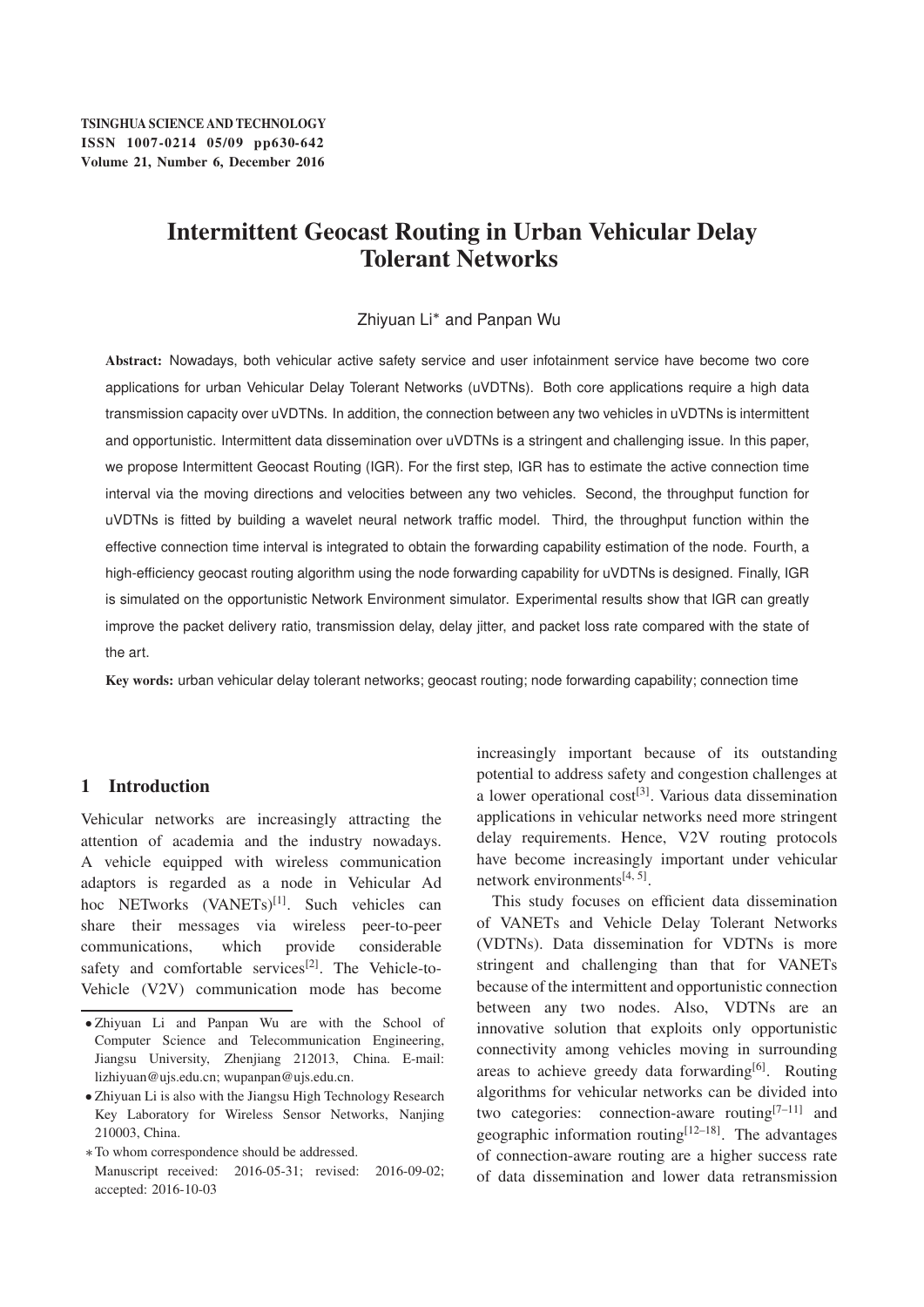times; the disadvantage is that it cannot guarantee the quality of multi-service disseminations. The increasing number of GPS-equipped vehicles makes geographic information routing a more efficient data dissemination strategy for vehicular networks than connection-aware approaches. However, geocast routing protocols are unsuitable for sparse physical environments; an urban network is better suited. Notably, in an urban network, intersections pose a unique challenge to routing protocols. Geographic routing is essentially used to transfer packets between any two intersections on the selected path. However, most geographic routing protocols in vehicular networks do not take the connectivity time and the forwarding capability of vehicles into consideration. Hence, the performances of routing protocols need to be optimized further to improve the quality of various time-sensitive vehicular applications.

To overcome the aforementioned problems, we propose an Intermittent Geocast Routing (IGR) with storage-carry-forward mode in urban VDTNs (uVDTNs). IGR works in two modes, namely, intersection mode and road segment mode. In the intersection mode, the characteristic of network connectivity is analyzed to obtain the connectivity probability of any road segment. The maximum connective road segment is selected as the next hop. Then, in the chosen road segment, the vehicular nodes first estimate the effective connection time interval by the actual road and vehicle conditions. Next, we can fit the throughput function of a vehicle via the historical and predictive network traffic of a node, and the throughput function within an effective connection time interval is integrated to obtain the node forwarding capability estimation. Lastly, we designed an efficient IGR algorithm by integrating the road segment mode into the intersection mode for uVDTNs.

The remainder of this paper is structured as follows: Section 2 introduces network models and assumptions. Section 3 elaborates the system model of IGR for uVDTNs. Experimental simulations and their analyses are described in Section 4. Section 5 introduces the related works. Section 6 concludes this paper.

#### 2 Network Models and Assumptions

As shown in Fig. 1, vehicular nodes transmit the bundle to the relay node after meeting the relay node. Then, the relay node deals with the bundle and transmits it to the



Fig. 1 uVDTNs network model.

subsequent requesting vehicles. The bundle includes the position coordinates, the direction, and the speed of the vehicles.

The following are two regular assumptions of data dissemination for VDTNs[19–22]:

(1) Data dissemination of vehicle nodes uses "storage-carry-forwards" mode and multi-hop forwarding;

(2) Vehicle nodes are selfless and trusted.

The abovementioned two assumptions can be understood to indicate that when a vehicle node encounters another vehicle node on the road, they can exchange bundles with each other. Geocasting is built on top of traditional local broadcast and routing protocols to enable a vehicle to spread a bundle message to a particular spatial neighborhood. Thus, long trips might be facilitated by using multi-hop matches in which the data message changes vehicles to reach its final destination, as shown in Fig. 2.

#### 3 System Model

#### 3.1 Overview: IGR scheme

According to the vehicle's different positions in a city network, IGR works in two modes: the intersection



Fig. 2 Multi-hop forwarding in geocasting.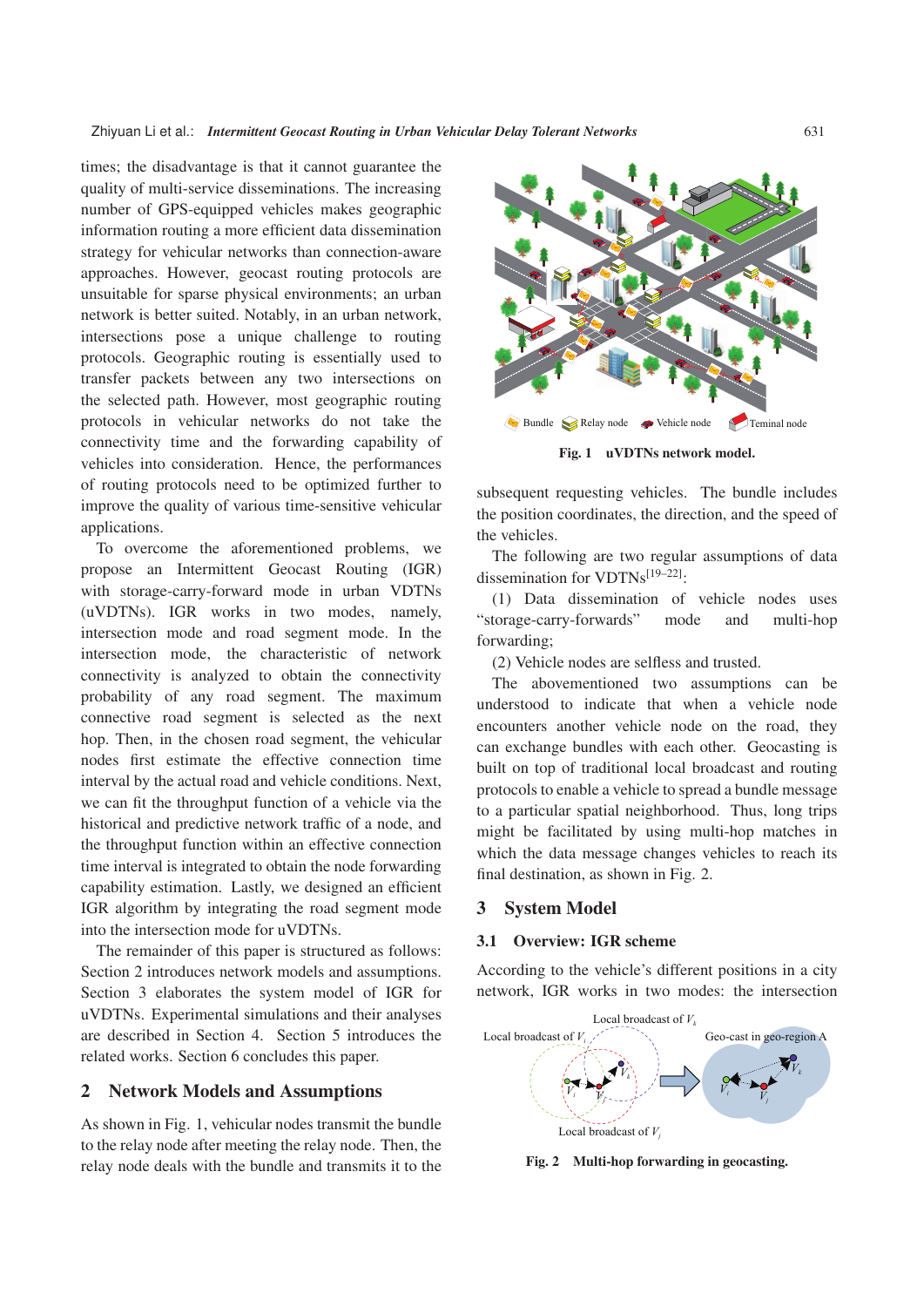mode and the road segment mode. Figure 3 illustrates our model.

Intersection mode. In this mode, the coordinator (supported by the intersection infrastructure I, shown in Fig. 3) calculates the network connectivity of all the adjacent intersections, and the maximum connective road segment is selected as the next transmission path. When a source vehicle enters a road segment, it first sends a request to coordinator I for the road segment situations. Then, the coordinator replies with the connective quality information of road segments. The vehicle node at the intersection forwards data packets to its neighboring vehicle on the selected road segment with maximum forwarding capability.

Road segment mode. When a packet travels on a road segment, the segment mode is enabled. In this mode, (1) the effective connection time interval is estimated between any two vehicles. Adaptive threshold, Thres, is set by taking the average effective connection time of all its neighbor nodes. Relay candidate node is selected if its effective connection time exceeds the threshold value Thres. (2) According to the characteristics of historical traffic of vehicular networks, source nodes construct the predicted traffic model of the wavelet neural network to fit the throughput function of vehicle nodes. (3) The throughput function within an effective connection time interval is integrated to obtain the estimated value of the node forwarding capability. (4) The next-hop relay forwarding node is the one with the maximum average forward capability.

#### 3.2 Analysis of the connectivity probability based on vehicular communication



Network connectivity has become the main

Fig. 3 Illustration of our model.

performance metric for inter-vehicle communications because a vehicle may have difficulties delivering messages to other vehicles at heavy loads. In this paper, the connective characteristics of VANETs are studied in the free-flow state. The road is divided into  $n \times n$ lanes.  $L$  and  $W$  are labeled as the length and the width, respectively, for each lane.  $R$  and  $X$  represent a communication range and the spacing between two consecutive vehicles, respectively. The two assumptions are described below.

(1) M discrete levels of constant speed  $v_i$  (i =  $1, \ldots, M$  exist on the lane, where the speed  $v_i$  is independent identically distributed and independent of the inter-arrival time. The random variable  $v_i$  obeys the normal distribution<sup>[23, 24]</sup>.

(2) The stochastic process of a vehicle driving into the lane in the free flow state follows the Poisson distribution with the parameter of  $\lambda_i$   $(i = 1, ..., M)$ . And the sum of  $\lambda_i$  ( $i = 1, ..., M$ ) equals the parameter  $M$  $\lambda(\sum)$ M  $i=1$  $\lambda_i = \lambda$ ), where  $\lambda$  is the average number of

vehicles driving into the lane per unit time interval. Assume that the vehicles driving into the lane are independent of each other. Thus, the occurrence probability of every speed level is  $p_i = \lambda_i / \lambda$ .

#### 3.2.1 Network connectivity modeling

The inter arrival time obeys Erlang distribution. Thus, the cumulant distribution function of the vehicle spacing  $X_i$  is shown in Formula (1).

$$
P(X_i < x) = P(v_i \Delta T_i < x) =
$$
\n
$$
P\left(\Delta T_i < \frac{x}{v_i}\right) = \frac{(k\lambda)^k}{(k-1)!} \int_0^{\frac{x}{v_i}} e^{-k\lambda t} \cdot t^{k-1} dt \quad (1)
$$

where  $\Delta T_i$  represents the inter-arrival time of the vehicle with the speed  $v_i$ .

When  $k = 1$ , Formula (1) can be simplified as Formula (2), namely, the first-order Erlang distribution.  $P(X_i < x) = P\left(\Delta T_i < \frac{x}{v_i}\right)$  $v_i$  $= 1 - e^{-\lambda_i \cdot \frac{x}{v_i}} = 1 - e^{-\frac{\lambda_i}{v_i} \cdot x}$ (2)

Assume  $X = min(X_1, X_2, \ldots, X_M)$ , we can get Formula (3).

$$
P(X < x) = 1 - P(X \ge x) =
$$
  
1 - P(X<sub>1</sub> \ge x, X<sub>2</sub> \ge x,..., X<sub>M</sub> \ge x) =  
1 - e<sup>\frac{M}{i=1} \frac{\lambda\_i}{v\_i} \cdot x (3)</sup>

Hence, the vehicle spacing  $X$  between any two vehicles obeys an exponential distribution with the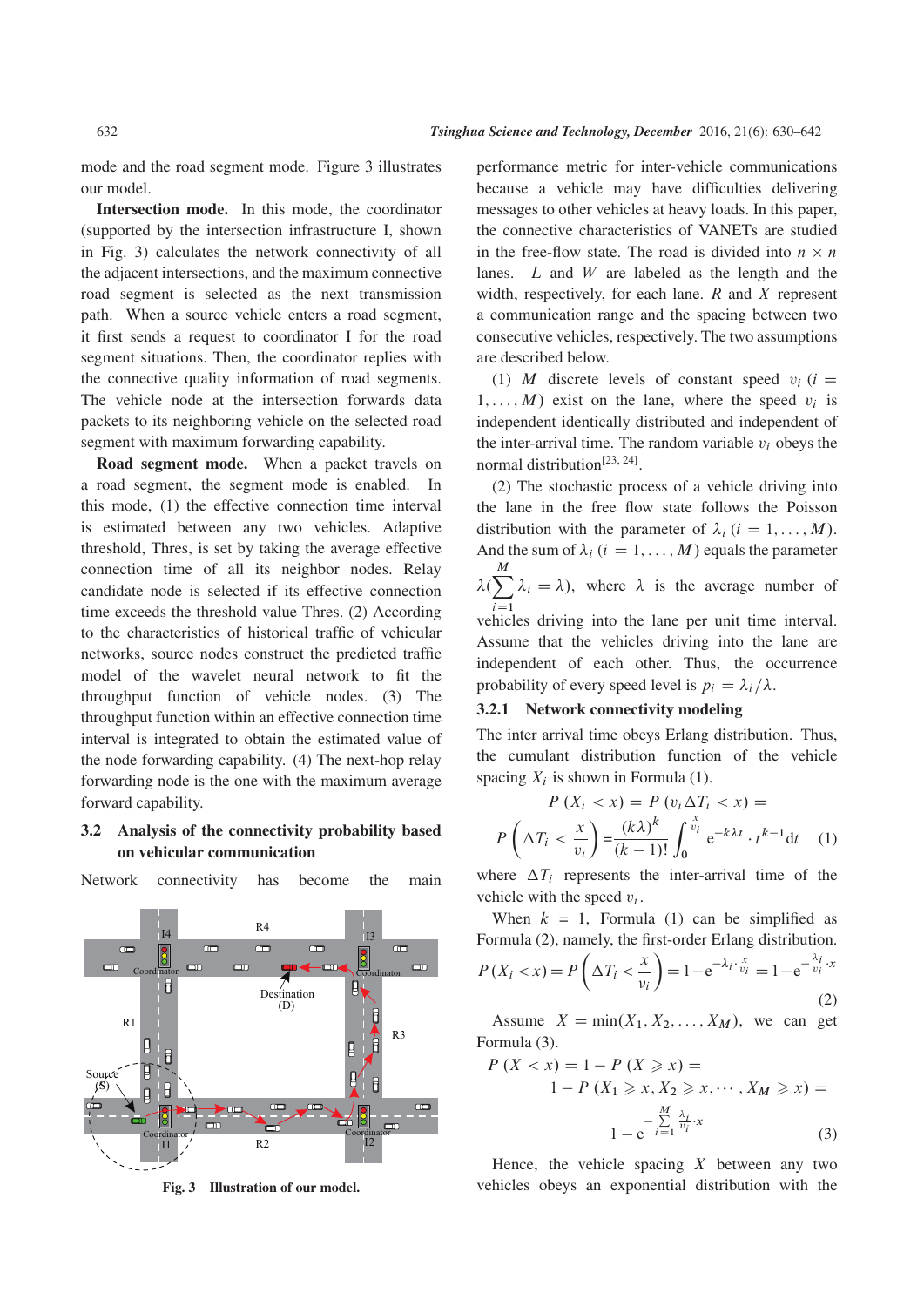parameter of  $\sum$ M  $i=1$  $\lambda_i$  $\frac{\partial u_i}{\partial i} = \lambda$  $\lambda$   $\sum$ M  $i=1$ pi  $\frac{P_i}{v_i}$ . Then, we can obtain

the average vehicle density  $\rho_{avg}$  shown in Formula (4).

$$
\rho_{\text{avg}} = \frac{1}{E(X)} = \lambda \sum_{i=1}^{M} \frac{p_i}{v_i} = \lambda E(1/v) \qquad (4)
$$

The speed variable  $v$  obeys the normal distribution, and its probability distribution function is shown in Formula (5).

$$
f(v) = \frac{1}{\sigma\sqrt{2\pi}}e^{-\frac{(v-\mu)^2}{2\sigma^2}}, \ \ v_{\min} < v < v_{\max} \tag{5}
$$

where  $v_{\text{min}}$  and  $v_{\text{max}}$  represent the minimum and the maximum speeds, respectively.

Then, we can obtain the Gaussian probability density function of  $f(v)$ , which is shown in Formula (6).

$$
\hat{f}(v) = \frac{f(v)}{\int_{v_{\min}}^{v_{\max}} f(v) dv} = \frac{2/\sigma \sqrt{2\pi}}{\text{erf}\left(\frac{v_{\max} - \mu}{\sqrt{2}\sigma}\right) - \text{erf}\left(\frac{v_{\min} - \mu}{\sqrt{2}\sigma}\right)} e^{-\frac{(v - \mu)^2}{2\sigma^2}}, \quad v_{\min} < v < v_{\max} \tag{6}
$$

Next, Formula (7) is derived from Formulas (4)–(6).

$$
\rho_{\text{avg}} = \int_{v_{\text{min}}}^{v_{\text{max}}} \frac{\hat{f}(v)}{v} \, \mathrm{d}v =
$$

$$
\frac{2\lambda/(\sqrt{2\pi}\sigma)}{\text{erf}\left(\frac{v_{\text{max}} - \mu}{\sqrt{2}\sigma}\right) - \text{erf}\left(\frac{v_{\text{min}} - \mu}{\sqrt{2}\sigma}\right)} \int_{v_{\text{min}}}^{v_{\text{max}}} \frac{1}{v} \mathrm{e}^{-\frac{(v - \mu)^2}{2\sigma^2}} \, \mathrm{d}v \tag{7}
$$

Hence, we can obtain the average number of vehicles  $N_{\text{avg}}$ , which is shown in Formula (8).

$$
N_{\text{avg}} = L\rho_{\text{avg}} \tag{8}
$$

According to Formula (3), we can obtain the cumulative distribution function of the vehicle spacing  $F(X_i) = 1 - e^{-\rho_{avg} \cdot X_i}$ . Then, we can acquire the connectivity probability of  $N_{\text{avg}}$  vehicles on the road segment, which is shown in Formula (9).

$$
P_{N_{\text{avg}}} = P\{X_1 < R, X_2 < R, \cdots, X_{N_{\text{avg}}-1} < R\} = \sum_{j=1}^{N_{\text{avg}}-1} P\{X_j < R\} = (1 - e^{-\rho_{\text{avg}} \cdot R})^{L \cdot \rho_{\text{avg}} - 1} \tag{9}
$$

#### 3.2.2 Connectivity simulation and analysis

In this section, the uVANETs connectivity is simulated and analyzed. The simulation parameters are described in Table 1. The vehicle speed and the free traffic flow on roads are independent, and the lane length L is 10 km. The vehicle arrival rate obeys the Poisson distribution with the parameter  $X$  ranging from

Table 1 The vehicle speed and its standard deviation.

| Average speed $\mu$ (km/h) | Standard deviation $\sigma$ (km/h) |
|----------------------------|------------------------------------|
| 20                         |                                    |
| 40                         |                                    |
| 60                         | 12                                 |
| 80                         | 16                                 |
|                            |                                    |

0.5 veh/s to 0.8 veh/s. The vehicle speed obeys the normal distribution. The average vehicle speed  $u$  (km/h) and its standard deviation  $\sigma$  (km/h) is shown in Table 1.

Figure 4 shows that the relationship between the vehicle arrival rate and the density of the vehicle flow. Figure 4a is the relationship of the vehicle arrival rate and the density of the vehicle flow when the standard deviation  $\sigma$  is constant and the mean speed  $\mu$  changes, and Fig. 4b is the relationship of the vehicle arrival rate and the density of the vehicle flow when the standard deviation  $\sigma$  changes and the mean speed  $\mu$  is constant. As shown in Fig. 4a, the variable  $\rho$  increases linearly with the increase of the variable  $\lambda$ , and the  $\rho$ value decreases with the increase of the  $\mu$  value. From Fig. 4a, we can conclude that with the increase of the  $\lambda$  value, the distance between any two vehicles on a lane shortens significantly; hence, the connectivity between any two vehicles is more reliable and stable. Furthermore, as shown in Fig. 4b, the variable  $\rho$  also linearly increases with the increase of the variable  $\lambda$ , and the variable  $\rho$  is directly proportional to the variable  $\sigma$ . From Fig. 4b, we can conclude that with the increase of the  $\sigma$  value, the average vehicle density  $\rho$  for VANETs becomes much greater. Hence, the variable  $\rho$ and the variable  $\sigma$  are a positive correlation.

As shown in Fig. 5, the connectivity probabilities of uVANETs for the various scenarios exponentially increase with the increase of the communication radius R. Moreover, the connectivity probabilities of vehicular networks for the various scenarios are greater than 90 percent when the communication radius  $R$  is at least as great as 350 m. From the simulation results, we can conclude that with the increase of the density of the vehicle flow and the communication radius of vehicles, the connectivity probability between any two vehicles for vehicular networks tends to be stable when the communication radius  $R$  is at least as great as 350 m. The higher connectivity strategy is a key basis of route choice for further research on routing over urban vehicular networks.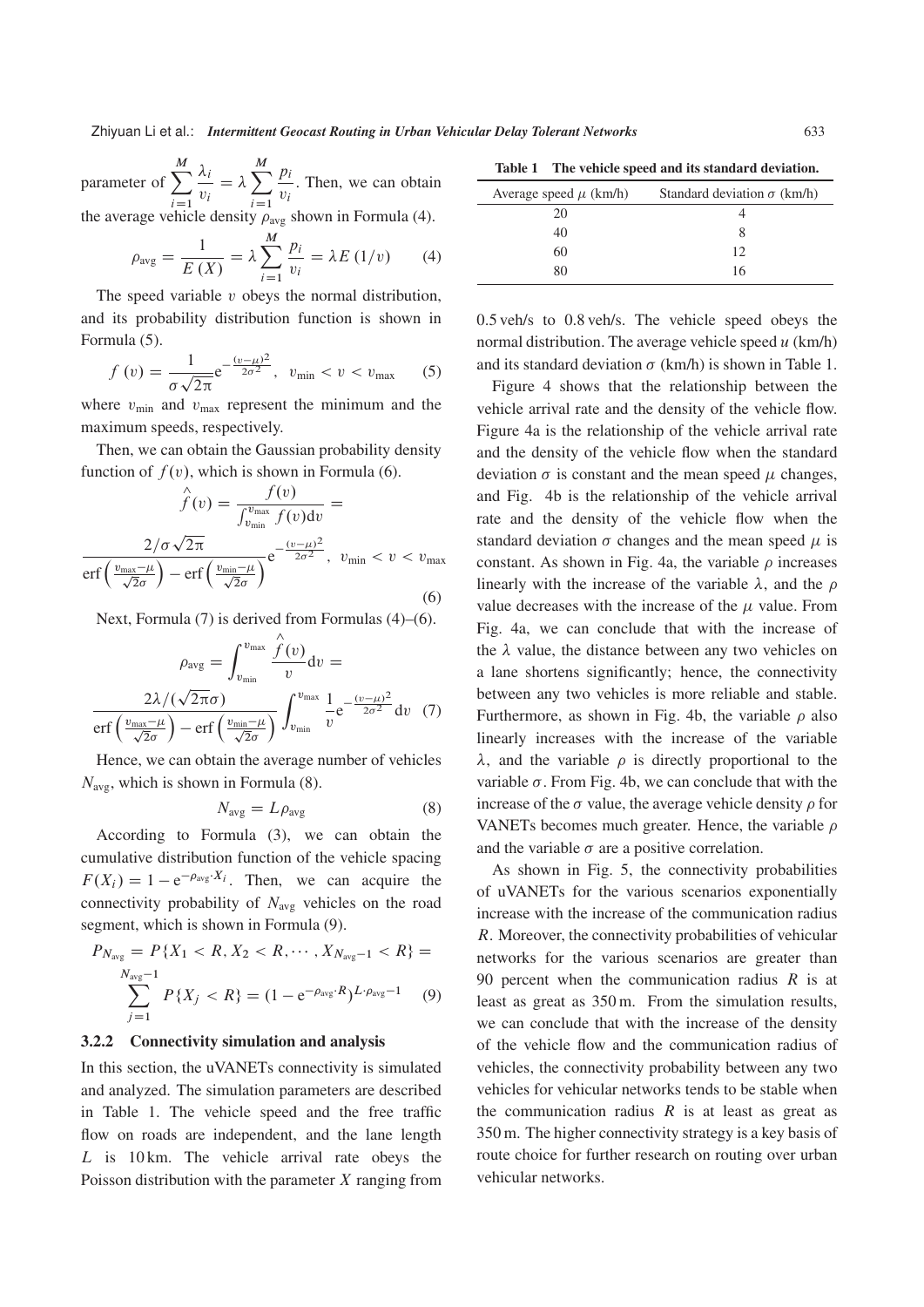

Fig. 4 Vehicle arrival rate versus the vehicle density.



Fig. 5 Network connectivity probability with various conditions.

#### 3.3 Average forwarding capability estimation

#### 3.3.1 Effective connection time estimation among nodes

Effective connection time estimation among nodes is the key point to guarantee normal communications between two vehicle nodes. As shown in Fig. 6, we estimate the effective connection time between vehicle nodes i and j. The position coordinates  $(x_i, y_i)$  and  $(x_i, y_i)$ , the speeds  $v_i$  and  $v_i$ , and the directions  $\theta_i$ and  $\theta_i$  of vehicle nodes i and j can be obtained via the GPS system. In this case, the communication distance between the vehicle nodes  $i$  and  $j$  is defined as r. Hence, the effective connection time estimation between any two nodes is described in Fig. 6 below.

The speed and distance of vehicle nodes in horizontal and vertical directions are given by Formula (10).

$$
\alpha = v_i \cos \theta_i - v_j \cos \theta_j, \quad \beta = v_i \sin \theta_i - v_j \sin \theta_j, \n\mu = x_i - x_j, \qquad \delta = y_i - y_j
$$
\n(10)

where  $\alpha$  and  $\beta$  are the component differences of speed of vehicles  $i$  and  $j$  in the horizontal and vertical directions, respectively.  $\mu$  and  $\delta$  are the component differences of location of the two vehicles in the horizontal and vertical directions, respectively.

After the time  $\Delta t$ , the linear distance between the two vehicles is  $r$  and Formula (11) can be obtained according to the Euclidean distance. The maximum communication distance r between any two vehicles is less than or equal to 300 m.

 $(\mu + \alpha \cdot \Delta t)^2 + (\delta + \beta \cdot \Delta t)^2 = r^2$ ,  $r \leq 300$  m (11)

We can get parameter  $\Delta t$ , which is the estimated value of effective connection time  $T$ , according to the discriminant of a quadratic equation in one unknown.



Fig. 6 Effective connection time estimation between vehicle nodes *i* and *j* .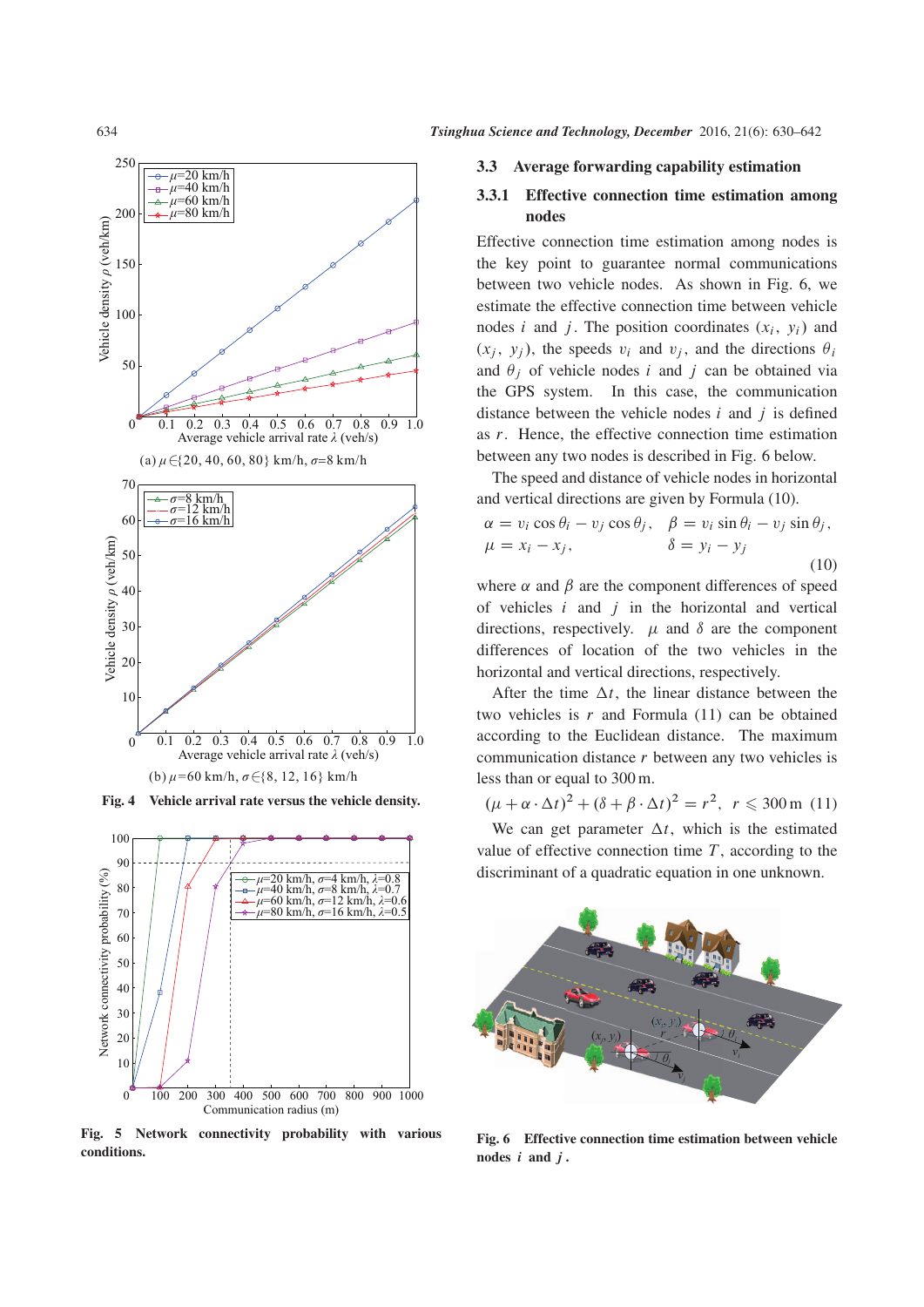Zhiyuan Li et al.: *Intermittent Geocast Routing in Urban Vehicular Delay Tolerant Networks* 635

$$
T = \frac{\sqrt{(\alpha^2 + \beta^2) r^2 - (\alpha \delta - \beta \mu)^2} - (\alpha \mu + \beta \delta)}{\alpha^2 + \beta^2},
$$
  

$$
r \leqslant 300 \,\mathrm{m} \tag{12}
$$

Vehicle nodes in uVDTNs exchange real-time location information, including location coordinates, moving speed, and direction angle of nodes, to neighbor nodes periodically, thereby allowing vehicle nodes to obtain information about the surrounding vehicles. The effective connection time can be estimated with Formula (12) between surrounding nodes.

#### 3.3.2 Average forwarding capability calculation

In this paper, we use WiBro network multimedia datasets from Seoul, Korea<sup>[25]</sup>. The WiBro network is selected because it has many similarities with the vehicular network based on IEEE 802.11p. For example, both networks are wireless broadband networks, they belong to mobile applications, and they have downloading and uploading bandwidths of up to 6 and 1 Mbps, respectively, at the speed of 60–100 km/h. Reference [25] collects data from cars and trains at a high speed, and their multimedia data types include CBR and VOIP data, which are also similar to our application scenarios. Thus, we believe that WiBro can simulate real vehicular network traffic.

#### (1) Wavelet neural network based on network traffic prediction

The wavelet neural network structure is shown in Fig. 7. In the figure, the input layer inputs  $p$  time series values and the hidden layer contains  $n$  neurons, while the output layer has only one neuron and the output is the prediction value of the number  $k + l$  time series.

In addition,  $w_{ij}^m$  represents the weight value from the neuron *i* in the layer  $m - 1$  to the neuron *j* in the layer m,  $a_{jk}^m$  represents the first k times input of the neuron j in layer m,  $\psi_m$  represents the transfer function of the

layer *m*, and  $b_{jk}^m$  represents the corresponding output of the layer *m*.  $a_{jk}^{m}$  and  $b_{jk}^{m}$  are as shown in Formulas (13) and (14).

$$
a_{jk}^m = \sum_i w_{ij}^m b_{ik}^{m-1} \tag{13}
$$

$$
b_{jk}^{m} = \psi_m(a_{jk}^{m})
$$
 (14)

For the three-tier network architecture,  $b_{jk}^1 =$  $X_{k-j+1}b_{jk}^3 = \hat{X}_{k+l}$  and the transfer function of hidden<br>layer uses Morlet wavelets, as shown in Fermula (15) layer uses Morlet wavelets, as shown in Formula (15).

$$
\psi(t) = \cos(1.75t)e^{-t^2/2} \tag{15}
$$

 $\psi(t) = \cos(1.75t) e^{-t^2/2}$  (15)<br>We can obtain  $a_{jk}^2$ ,  $b_{jk}^2$ , and  $\hat{X}_{k+l}$ , as shown in Formulas (16)–(18).

$$
a_{jk}^2 = \sum_{i=1}^p w_{ij}^2 x_{k-j+1}
$$
 (16)

$$
b_{jk}^2 = \psi \left( \frac{a_{jk}^2 - b_j}{a_j} \right) \tag{17}
$$

$$
\hat{X}_{k+l} = \sum_{j=1}^{n} b_{jk}^{2} w_{j}^{3} = \sum_{j=1}^{n} \psi \left( \frac{a_{jk}^{2} - b_{j}}{a_{j}} \right) w_{j}^{3} \quad (18)
$$

All the parameters in the above formula can be represented by  $\theta$ , the network input is a time sequence of  $p$  elements, which can be expressed as  $[X_k, X_{k-1}, \ldots, X_{k-p+1}]$  and the output is the predicted value  $X_{k+l}$  at the moment of  $k+l$ .<br>We can use the moon square or

We can use the mean square error function of the predictive value as the objective function  $C(\theta)$ .

$$
C(\theta) = \frac{1}{2}(\hat{X}_{k+l} - X_{k+l})^2
$$
 (19)

To minimize the error and obtain the optimal network model parameters, conjugate gradient descent method is used to calculate the minimum of the error function, as shown in Formulas (20)–(23).

$$
h(a_i) = \frac{\partial C}{\partial a_i} = -\sum_{k=1}^{N} e_k w_i \xi_i a_i^{-1} \{1.75 \sin(1.75\xi_i) +
$$



Fig. 7 Wavelet neural network structure.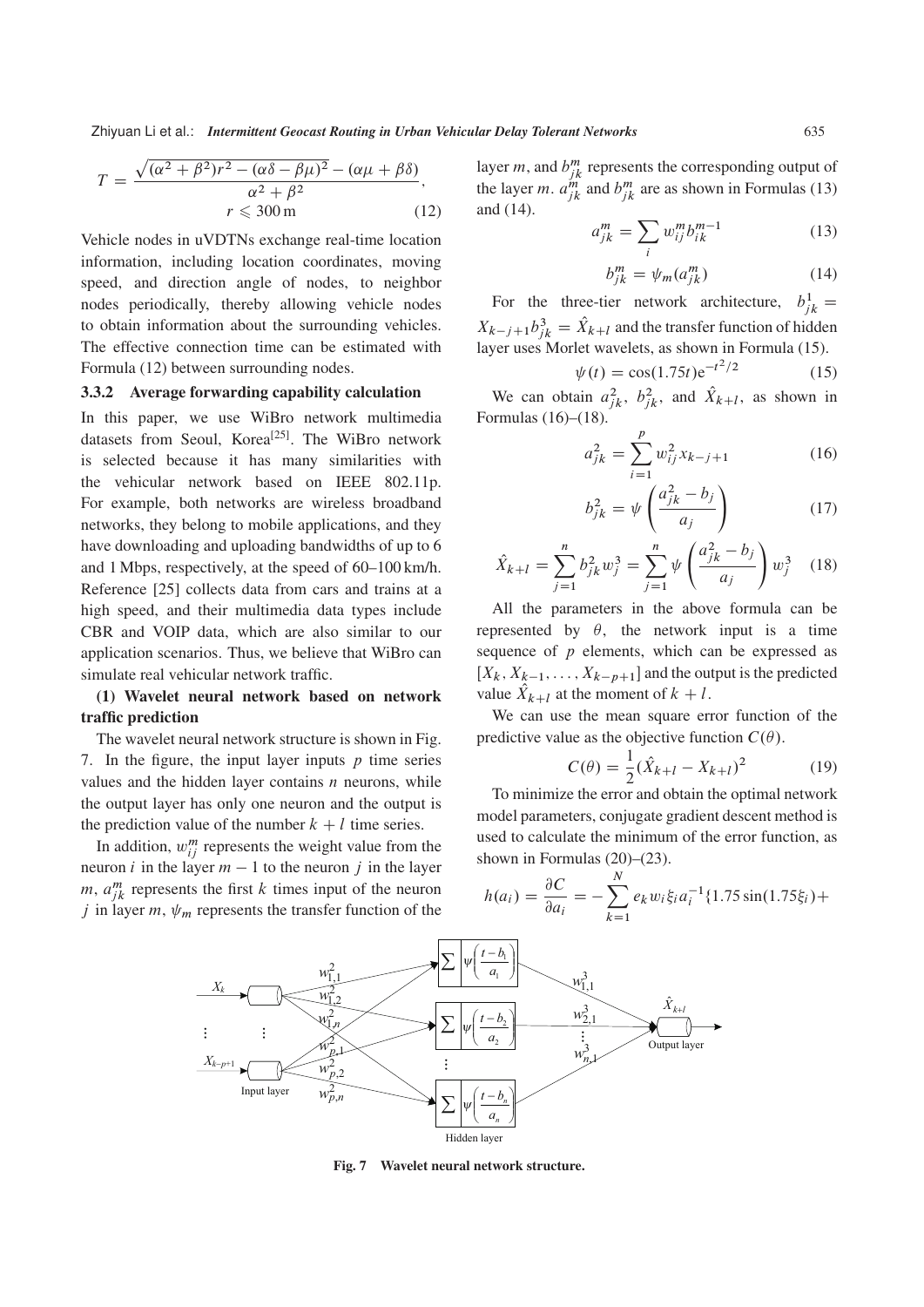$$
\xi_i \cos(1.75\xi_i)\}e^{-\xi_i^2/2}
$$
 (20)

$$
h(b_i) = \frac{\partial C}{\partial b_i} = -\sum_{k=1}^{N} e_k w_i \xi_i a_i^{-1} \{1.75 \sin(1.75\xi_i) +
$$

$$
\xi_i \cos(1.75\xi_i)\} e^{-\xi_i^2/2} \tag{21}
$$

$$
h(w_i) = \frac{\partial C}{\partial w_i} = -\sum_{k=1}^{N} e_k \cos(1.75\xi_i) e^{-\xi_i^2/2}
$$
 (22)

$$
w_i(m + 1) = w_i(m) - \alpha h(w_i),
$$
  
\n
$$
a_i(m + 1) = a_i(m) - \alpha h(a_i),
$$
  
\n
$$
b_i(m + 1) = b_i(m) - \alpha h(b_i)
$$
\n(23)

If the absolute value of the error function is less than a predetermined threshold value, then the network learning will be stopped. Otherwise the above steps will be repeated.

#### (2) Network traffic prediction verifications

The original WiBro network traffic in the data sets<sup>[25]</sup> is recorded in the check-in way, which means a new record would emerge any time network traffic is produced. Hence, the time interval between any two adjacent records is not constant, which does not satisfy the precondition of time series analysis. We set 5 s as a time unit in our experiment. After the time unit is set, the records in the datasets are divided into many continuous blocks in chronological order, and the time interval of any two adjacent blocks is identical. The blocks are sequentially numbered  $1, 2, \ldots, n$ . The network traffic at time span t is the time sequence between zero and the time  $t$ . Then, the wavelet neural network is simulated on Matlab R2012a. We adopt 8-15-1 network architecture in the experiment. The initialization parameters are set; for instance, the maximum training step equals 1000 epochs, the training function is the wavelet function, and the training goal equals 0.01.

Figures 8a and 8b show the one-step ahead and five-step ahead traffic prediction results, respectively. The two figures indicate that the traffic prediction curve coincides with the real network traffic curve. Hence, we can obtain the vehicular networks traffic data set  $[X_{k+l},...,X_{k+2},X_{k+1},X_k,X_{k-1},...,X_{k-p+1}],$ which consists of the historical, present, and future traffic, and then obtain the throughput function  $F(x)$ via fitting the time sequence.

#### (3) Average forwarding capability calculation

Given the highly dynamic network environment, the connectivity and bandwidth between nodes are



Fig. 8 Performance evaluation of our model.

unstable. The traffic prediction model is only an estimation value of the future time and cannot accurately describe the forwarding capability of the vehicle nodes. We fully consider the available bandwidth of a vehicle in the past, present, and future, and use the numerical integration to obtain a metric of node forwarding capability. This metric can more accurately reflect the forwarding ability of nodes and support the effectiveness and stability of vehicular networking routes.

The node forwarding capability estimation  $E<sub>NFC</sub>$  is actually to calculate the trapezoid area with curved edge of throughput function  $F(x)$ . The throughput function within an effective connection time interval is integrated to obtain the estimated value of the node forwarding capability  $E<sub>NFC</sub>$ , which can intuitively reflect the throughput of the candidate forwarding nodes in future connection periods and support the design of uVDTN data dissemination. Provided that the effective connection time interval between vehicle nodes is  $[0, T]$ , we can obtain the average forwarding capability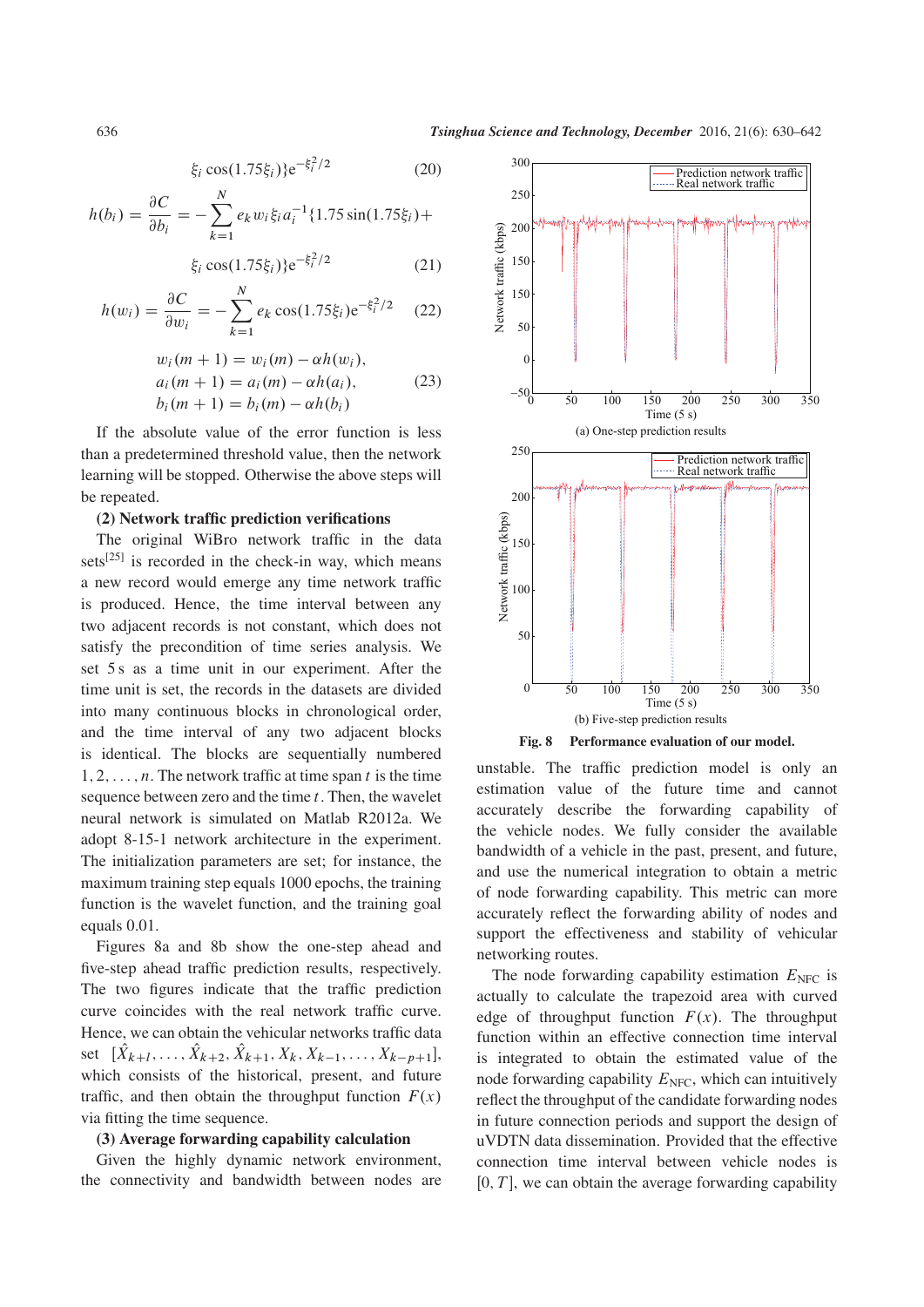of nodes by integrating the throughput forwarding function  $F(x)$  in the effective connection time, as shown in Formula (24).

$$
E_{\rm NFC} = \int_0^T F(x) \mathrm{d}t \tag{24}
$$

#### 3.4 IGR algorithm design

The IGR algorithm is described as Algorithm 1.

In the data transmission process, the vehicle node dynamically selects a relay node with suboptimal forwarding capability computed by Formula (24) to provide a forwarding service when more than one vehicle send data to the same optimal relay node simultaneously. At the same time, the relay node cannot provide forwarding services for one or more nodes because of its limited forwarding capability. In addition, the priority for packets is set, and higher priority packets are forwarded preferentially. When data packets have the same priority, IGR forwards the smaller packets preferentially. This strategy makes data distribution services for numerous vehicles effective and avoids some interruptions of data forwarding tasks while multiple vehicle nodes send data to the same optimal node simultaneously.

#### 4 Simulation and Performance Analysis

#### 4.1 Simulation and parameter settings

We use Opportunistic Network Environment (ONE)<sup>[26]</sup>

| Algorithm 1: IGR pseudocode description. |  |
|------------------------------------------|--|
|                                          |  |

<sup>20</sup> end if

|                | $\sim$ 1 If the source node S is at an intersection then                   |  |  |  |  |
|----------------|----------------------------------------------------------------------------|--|--|--|--|
| $\overline{2}$ | go into intersection mode                                                  |  |  |  |  |
| 3              | calculate connectivity of all the adjacent intersections                   |  |  |  |  |
| $\overline{4}$ | selecte the road segment with the highest connectivity                     |  |  |  |  |
| 5              | go into the road segment mode                                              |  |  |  |  |
| 6              | else go into the road segment mode                                         |  |  |  |  |
| 7              | set $U \leftarrow \varnothing$                                             |  |  |  |  |
| 8              | for each node $N_{nb}$ within the communication radius r                   |  |  |  |  |
|                | of $S$ do                                                                  |  |  |  |  |
| 9              | calculate T between S and $N_{\rm nb}$                                     |  |  |  |  |
| 10             | <b>if</b> $T_{\alpha}$ is greater than the adaptive threshold, Thres, then |  |  |  |  |
| 11             | $U \leftarrow U \cup \{N_{\rm nb}\}\$                                      |  |  |  |  |
| 12             | end if                                                                     |  |  |  |  |
| 13             | end for                                                                    |  |  |  |  |
| 14             | <b>for</b> each node $N_{cd} \in U$ <b>do</b>                              |  |  |  |  |
| 15             | construct traffic prediction model                                         |  |  |  |  |
| 16             | estimate the forwarding capability of $N_{\rm cd}$                         |  |  |  |  |
| 17             | end for                                                                    |  |  |  |  |
| 18             | in set U, select the node $N_{\text{best}}$ with the maximum               |  |  |  |  |
|                | forwarding capability                                                      |  |  |  |  |
| 19             | let $N_{best}$ be the next-hop                                             |  |  |  |  |

as the simulation platform for IGR performance evaluation. As shown in Fig. 9, 125 moving vehicles exist in Helsinki. The wavelet neural network structure is 8-15-1, that is, it consists of eight input layer neurons, 15 hidden neurons, and one output neuron. Other relevant experimental parameters are shown in Table 2.

The proposed IGR algorithm is compared with the classical intersection-based Connectivity Aware Routing  $(iCAR)^{[8]}$  in terms of four aspects, namely, packet delivery rate, average transmission delay, delay jitter, and packet loss rate, which are defined as follows.

Definition 1 Packet delivery rate is the ratio of the number of successfully delivered packets to the total number of delivered packets.



Fig. 9 Simulation experimental senario.

| Table 2 |  | Simulation experimental parameters. |  |
|---------|--|-------------------------------------|--|
|---------|--|-------------------------------------|--|

| Parameter                                               | Description                             | Defaults                      |
|---------------------------------------------------------|-----------------------------------------|-------------------------------|
| MovementModel.worldSize Simulation<br>(m <sup>2</sup> ) | scene area                              | $4500\times3400$              |
| Scenario.endTime (h)                                    | Simulation time                         | 12                            |
| Scenario.nrofHosts                                      | Total number of<br>vehicles             | 125                           |
| BtInterface.type                                        | interface type                          | Communication SimpleBroadcast |
| BtInterface.transmitSpeed<br>(Mbps)                     | Transmission<br>bandwidth               | 6                             |
| BtInterface.transmitRange<br>(m)                        | Transmission<br>distance                | 350                           |
| Mobility speed (km/h)                                   | Moving speed<br>of nodes                | $20 - 40$                     |
| Packet.Size $(10^6)$                                    | Packet size                             | $0.5 - 1$                     |
| Packet.Interval (s)                                     | Interval<br>generated<br>by data packet | 5                             |
| Packet.TTL (min)                                        | Packet lifetime                         | 300                           |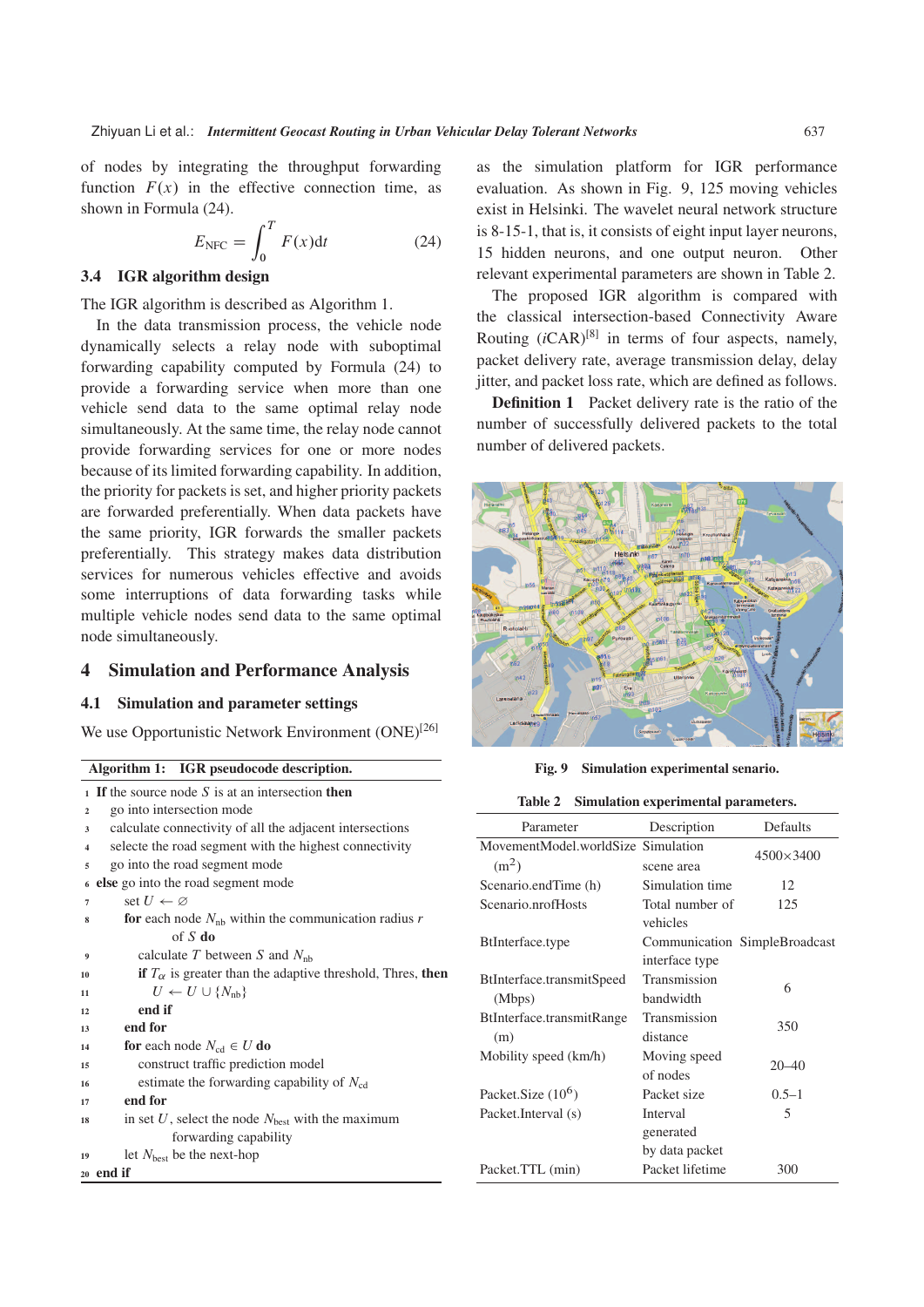Definition 2 Average transmission delay is the average value of time to send all successfully delivered packets.

**Definition 3** Delay jitter reflects the change degree and stability of the delay. It is especially important for multimedia services.

Definition 4 Packet loss rate indicates the ratio of transmitted packets to the lost number of packets.

#### 4.2 Performance analysis

#### 4.2.1 Packet delivery ratio

Figure 10 shows a comparison of the packet delivery ratio of different numbers of packets. The successful packet delivery ratio of IGR is nearly stable at 80%, whereas that of *i*CAR is nearly 60% and decreased significantly along with an increase in the number of packets. Both algorithms belong to the connectionaware routing with both road segment selection and next-hop selection mechanism. However, *i*CAR selects the road segment only according to the number of vehicles, history transmission delay, and a distance apart from the destination node. Then, *i*CAR employs a greedy-based next-hop selection to choose the next forwarder for a packet being transmitted, which does not take into account the road communication probability and node forwarding capabilities. IGR studies the road connectivity with the time interval obeying the Erlang distribution to select better road connectivity for data forwarding. In the next-hop selection mechanism, IGR is based on node forwarding capability, and the throughput function within an effective connection time interval is integrated to obtain the estimated value of the node forwarding capability.



Fig. 10 Packet delivery ratio comparision.

IGR is always able to maintain a high packet delivery ratio with the increase of network load because it always actively chooses the node with the maximum node forwarding capacity as the next hop to forward data.

#### 4.2.2 Average transmission delay

A comparison of the average transmission delay of the IGR and  $i$ CAR with different numbers of sending packets is shown in Fig. 11. The increasing number of packets would inevitably lead to inter-vehicle path changes and network congestion, thereby causing delay and increasing node moving velocity and network load. Simulation results show that the average transmission delay of both algorithms increases with the increase of network load, whereas the transmission delay of the proposed IGR is always lower than that of the iCAR. This result is obtained because although the transmission delay depends on the bandwidth between nodes for both IGR and iCAR, the iCAR only selects the node with the greedy algorithm to forward data without taking the inter-node transmission network bandwidth into account, thereby increasing transmission delay and transmission interruption times. In IGR, the network traffic predictive model using the wavelet neural network is designed to obtain the throughput function of the vehicle node; this throughput function is regarded a metric to select the next hop and thus solve the problem efficiently. Hence, the average transmission delay of IGR is lower than that of  $i$ CAR.

#### 4.2.3 Delay jitter

Figure 12 shows a comparison of the delay jitter of IGR and *i* CAR. Generally speaking, the fast movement of nodes and the increase of network load inevitably



Fig. 11 Average transmission delay comparision.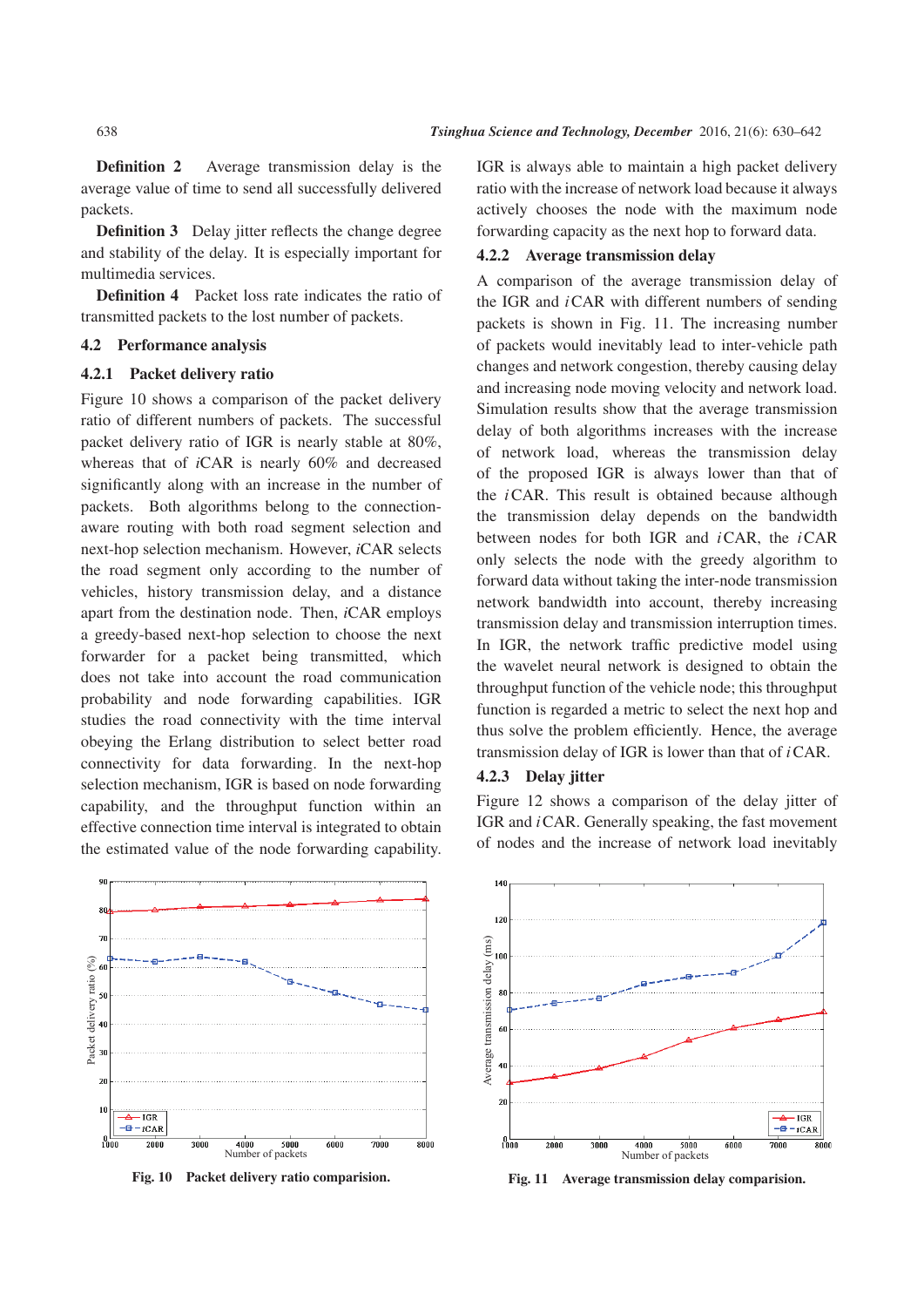

Fig. 12 Delay jitter comparision.

lead to changes in inter-vehicle route, as well as to network congestion and delay jitter of packet transmission. The objective is to control the delay jitter within a reasonable limit to guarantee the quality of service under VDTNs multimedia service environment. Evidently, the delay jitters of IGR and  $iCAR$  are positively correlated with the number of packets from the simulation results, that is, delay jitter increases with the increase of the number of sent packets. However, the delay jitter of IGR remains far below that of  $iCAR$ because IGR can accommodate more data with a greater throughput window by selecting the next node with the maximum throughput value. Hence, the delay jitter of IGR will be smaller with the increase of the number of sent packets across the network. As for  $i$ CAR, data retransmission will occur when the packet throughput is larger than the capacity of the data transmission throughput window, thereby increasing delay jitter as a result of the small throughput window of  $i$  CAR.

#### 4.2.4 Packet loss rate

A comparison of the packet loss rate of the two routing methods is shown in Fig. 13. Packet loss rate is closely related to network bandwidth, buffer size, and connection time between nodes, which affects the packet loss rate and the key performance indicators of the algorithm from different aspects. Thus, separately considering one factor while ignoring the other factors will increase the packet loss rate and seriously affect the network service quality and the user experience. The experimental results shown in Fig. 13 indicate that the packet loss rate of IGR is significantly lower than that of  $i$ CAR; thus, IGR achieves more obvious advantages with the increase of network load. The buffer size settings of IGR and  $i$ CAR are the same



with the experiment parameters that were set. Thus, the packet loss rate index is correlated only with the network bandwidth and the connection time between nodes. The iCAR algorithm takes only road traffic information into account and does not further estimate these two indicators, thereby increasing the packet loss rate. IGR has better data forwarding capacity and congestion avoidance capability because it organically combines the network bandwidth with the effective connection time in the calculation process of node forwarding capacity estimation based on vehicle traffic information and historical vehicle network traffic. Thus, the performance indicator of packet loss rate is improved significantly.

#### 5 Related Work

An increasing number of routing protocols for VANETs have been proposed recently, and these protocols can be classified into two categories: connection-aware routing and geographic routing.

#### 5.1 Connection-aware based routing

Connection-aware based routing algorithms aim to improve the routing performances over the vehicular networks by enabling selecting roads with guaranteed connectivity and reduced delivery delay. Adaptive Connectivity-Aware Routing  $(ACAR)^{[7]}$  is a typical connection-aware based routing protocol, which adaptively selects an optimal route with the best network transmission quality based on statistical and real-time density data that are gathered through an on-the-fly density collection process. ACAR consists of two parts. The first part is the selection of an optimal route that consists of road segments with the best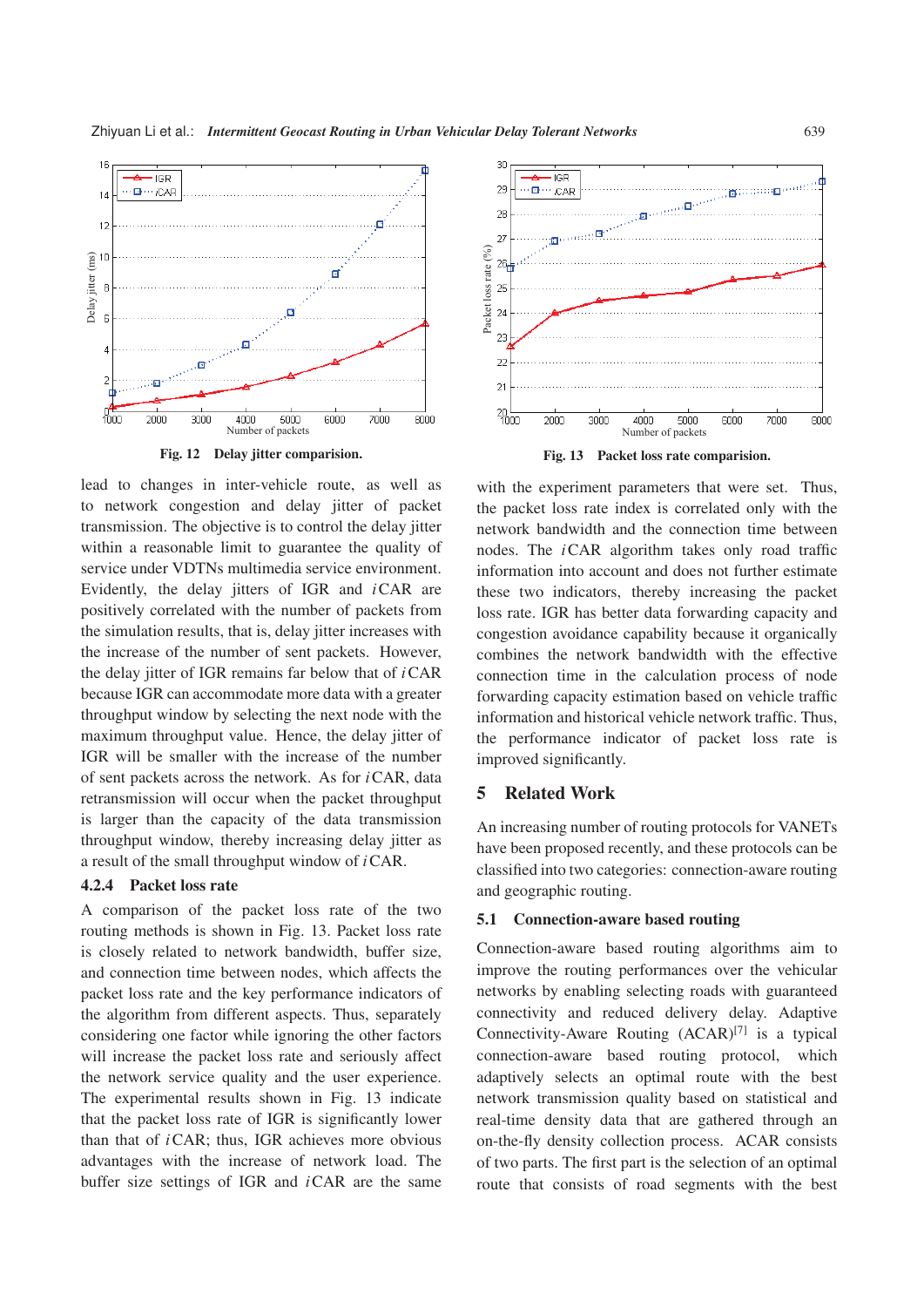estimated transmission quality. The second part is the design of an efficient multi-hop routing algorithm in each road segment. Both  $iCAR$  and  $iCARII^{[8, 9]}$ are classical routing protocols that take the real-time vehicular traffic information and the experienced packet delivery delay per road into consideration to improve the routing performance. Both protocols use the greedy forwarding strategy to forward packets and can dynamically select road segments with guaranteed connectivity and reduced delivery delay by proactively estimating the connectivity of road segments and the minimum forwarding lifetime per road segment. CSR in Ref. [10] utilizes vehicle distribution information collected by intersection infrastructure to help vehicles select a road segment that not only ensures progress to their destination but also has better network connectivity. Reference [11] presents an anchor-based connectivity-aware routing protocol, which is a hybrid routing protocol that uses both greedy forwarding and the store-carry-forward approach to minimize the packet drop rate. The advantage of the routing protocol is that it selects an optimal route to ensure connectivity of routes with more successfully delivered packets. However, connection aware based routing cannot guarantee the quality of service of active safety and infotainment data dissemination.

#### 5.2 Geographic information based routing

Road perception based geographical routing $[12]$  is a representative geographic information based routing protocol. It incorporates relative distance, moving direction, and intermediate forwarders with traffic density to forward data to the destination. Hashem et al.<sup>[13]</sup> introduced the ant colony system into a data dissemination protocol and proposed the SAMQ protocol. The SAMQ protocol can compute an efficient route with multiple QoS constraints. To mitigate the risks inherited from selecting the best computed route that may fail at any moment, SAMQ utilizes situational awareness levels and ant colony system mechanisms to prepare certain countermeasures with the aim of ensuring reliable data transmission.  $SCRP^{[14]}$ is a distributed routing protocol that computes endto-end delay for the entire routing path before sending data messages by building stable backbones on road segments and connecting them at intersections via bridge nodes. These nodes assign weights to road segments on the basis of collected information

about delay and connectivity. Routes with the lowest aggregated weights are selected to forward data packets. References [15, 16] take the number of packet copies into consideration in routing and use geographical location data to improve the data delivery probability and resource utilization rate. IBFP<sup>[17]</sup> sets Virtual Ports (VPs) at each intersection, which is served by a stopped vehicle that is waiting for the traffic light in front of the intersection. A VP gathers all the packets that need to be forwarded from all passing vehicles and transmits all the copies of the packets to the next VP when it leaves this intersection. The epidemic process exists among VPs only, thereby creating packets to be transmitted to every intersection in a short period of time with the movement of VPs. Reference [18] proposed a greedy routing scheme that created a routing path with the minimum number of intermediate intersection nodes while taking connectivity into consideration. The scheme introduces backbone nodes that provide connectivity status around an intersection, thereby enabling a packet to be forwarded in the changed direction by tracking the movement of the source as well as the destination. However, most geographic information based routing protocols in vehicular networks do not take the connectivity among vehicles and rerouting strategy into consideration. For example, in sparse vehicular networks, the relay vehicle cannot easily discover the next hop along the road to continue forwarding the packet, thereby resulting in a long transmission and wait delay. Hence, the main challenge for geographic information based routing is the optimization of data transmission capability during the effective connectivity time.

#### 6 Conclusion

In this paper, we propose IGR for uVDTNs. IGR works in two modes: the intersection mode and the road segment mode. In the intersection mode, the network connectivity of the road segment is modeled by the time interval between any two vehicles following the Erlang distribution. The transmitted message is forwarded to the road segment with a higher connectivity probability. Then, the road segment mode is enabled. In this mode, the effective connection time interval is first estimated according to actual road conditions, vehicle nodes' direction of movements, and velocity. Then, the network traffic predictive model using the wavelet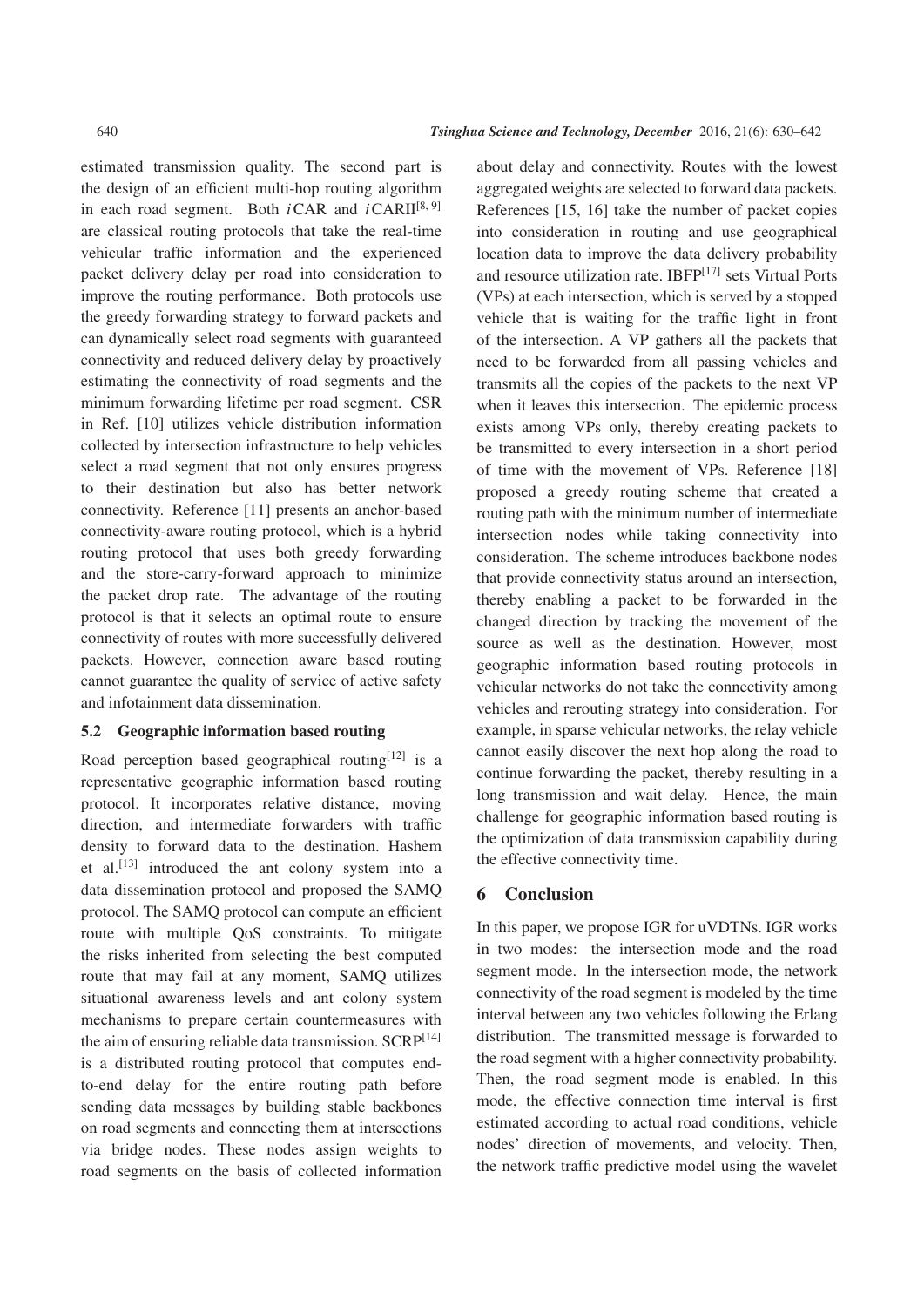neural network is designed. Afterwards, the throughput function within an effective connection time interval is integrated to obtain the estimated value of the node forwarding capability. Next, the IGR algorithm using greedy forwarding is designed. In the algorithm, the vehicular node with the maximum forwarding capability is selected as the next hop until the message is transmitted to the destination. Simulation results show that the overall performances of our scheme are better than those of the classical vehicular routing  $iCAR$ model in urban traffic environments.

#### Acknowledgment

This work was partially supported by the National Natural Science Foundation of China (Nos. 61202474, 61272074, 61373017, and 61572260), the Project Funded by China Postdoctoral Science Foundation (No. 2015M570469), the Natural Science Foundation of Jiangsu Province (No. BK20130528), the Key Research and Development Program (Social Development) Foundation of Zhenjiang (No. SH2015020), and the Senior Professional Scientific Research Foundation of Jiangsu University (No. 12JDG049).

#### References

- [1] O. Kaiwartya and S. Kumar, Guaranteed geocast routing protocol for vehicular adhoc networks in highway traffic environment, *Wireless Personal Communications*, vol. 83, no. 4, pp. 2657–2682, 2015.
- [2] A. Baiocchi and F. Cuomo, Infotainment services based on push-mode dissemination in an integrated VANET and 3G architecture, *Journal of Communications and Networks*, vol. 15, no. 2, pp. 179–190, 2013.
- [3] H. Hartenstein and K. P. Laberteaux, *VANET: Vehicular Applications and Inter-networking Technologies*. Wiley, 2010.
- [4] F. Zhang, H. Liu, Y.-W. Leung, X. Chu, and B. Jin, Community-based bus system as routing backbone for vehicular ad hoc networks, in *Proc. of ICDCS'2015*, 2015, pp. 73–82.
- [5] M. Chaqfeh, A. Lakas, and I. Jawhar, A survey on data dissemination in vehicular ad hoc networks, *Vehicular Communications*, vol. 1, no. 6, pp. 214–225, 2014.
- [6] S. M. Tornell, C. T. Calafate, J. C. Cano, and P. Manzoni, DTN protocols for vehicular networks: An application oriented overview, *IEEE Communications Surveys & Tutorials*, vol. 17, no. 2, pp. 868–887, 2015.
- [7] Q. Yang, A. Lim, S. Li, J. Fang, and P. Agrawal, Acar: Adaptive connectivity aware routing for vehicular ad hoc networks in city scenarios, *Mobile Networks & Applications*, vol. 15, no. 1, pp. 36–60, 2010.
- [8] N. Alsharif, S. Cespedes, and X. Shen, iCAR: Intersection-based connectivity aware routing in vehicular

ad hoc networks, *IEEE International Conference on Communications (ICC)'2013*, Budapest, Hungary, 2013, pp. 1736–1741.

- [9] N. Alsharif and X. S. Shen, iCARII: Intersectionbased connectivity aware routing in vehicular networks, *IEEE International Conference on Communications'2014*, Sydney, Australia, 2014, pp. 1736–1741.
- [10] C. Li, M. Wang, and L. Zhu, Connectivity-sensed routing protocol for vehicular ad hoc networks: analysis and design, *International Journal of Distributed Sensor Networks*, vol. 2, pp. 1–11, 2015.
- [11] H. Ghafoor, I. Koo, and N. U. Gohar, Neighboring and connectivity-aware routing in vanets, *The Scientific World Journal*, vol. 3, p. 789 247, 2014.
- [12] K. N. Qureshi, A. H. Abdullah, and J. Lloret, Road perception based geographical routing protocol for vehicular ad hoc networks, *International Journal of Distributed Sensor Networks*, vol. 12, no. 5, 2016. doi: 10.1155/2016/2617480.
- [13] E. M. Hashem, T. Owens, Q. Ni, and Q. Shi, Situationaware QoS routing algorithm for vehicular ad hoc networks, *IEEE Transactions on Vehicular Technology*, vol. 64, no. 12, pp. 5520–5535, 2015.
- [14] M. A. Togou, A. Hafid, and L. Khoukhi, SCRP: Stable CDS-based routing protocol for urban vehicular ad hoc networks, *IEEE Transactions on Intelligent Transportation Systems*, vol. 17, no. 5, pp. 1298–1307, 2016.
- [15] V. N. G. J. Soares, J. J. P. C. Rodrigues, and F. Farahmand, GeoSpray: A geographic routing protocol for vehicular delay-tolerant networks, *Information Fusion*, vol. 15, no.1, pp. 102–113, 2014.
- [16] I. C. Chang, C. H. Li, and C. F. Chou, Efficient packet replication control for a geographical routing protocol in sparse vehicular delay tolerant networks, *Scientia Iranica*, vol. 22, no. 4, pp. 1517–1533, 2015.
- [17] X. Guan, Y. Huang, Z. Cai, and T. Ohtsuki, Intersectionbased forwarding protocol for vehicular ad hoc networks, *Telecommunication Systems*, vol. 62, no. 1, pp. 67–76, 2016.
- [18] P. K. Sahu, H. K. Wu, J. Sahoo, and M. Gerla, Bahg: Back-bone-assisted hop greedy routing for vanet's city environments, *IEEE Transactions on Intelligent Transportation Systems*, vol. 14, no. 1, pp. 199–213, 2013.
- [19] S. Ucar, E. S. Coleri, and O. Ozkasap, Multi-hop cluster based ieee 802.11p and LTE hybrid architecture for vanet safety message dissemination, *IEEE Transactions on Vehicular Technology*, vol. 65, no. 4, pp. 2621–2636, 2015.
- [20] E. A. Feukeu, K. Djouani, and A. Kurien, Performance evaluation of the ADSA in a vehicular network: MAC approach in IEEE 802.11p, *Journal of Ambient Intelligent and Humanized Computing*, vol. 6, no. 3, pp. 351–360, 2015.
- [21] C. Liu, S. H. Chung, H. Y. Jeong, and I. J. Jung, An enhanced message priority mechanism in IEEE 802.11p based vehicular networks, *Journal of Information Processing Systems*, vol.11, no. 3, pp. 465–482, 2015.